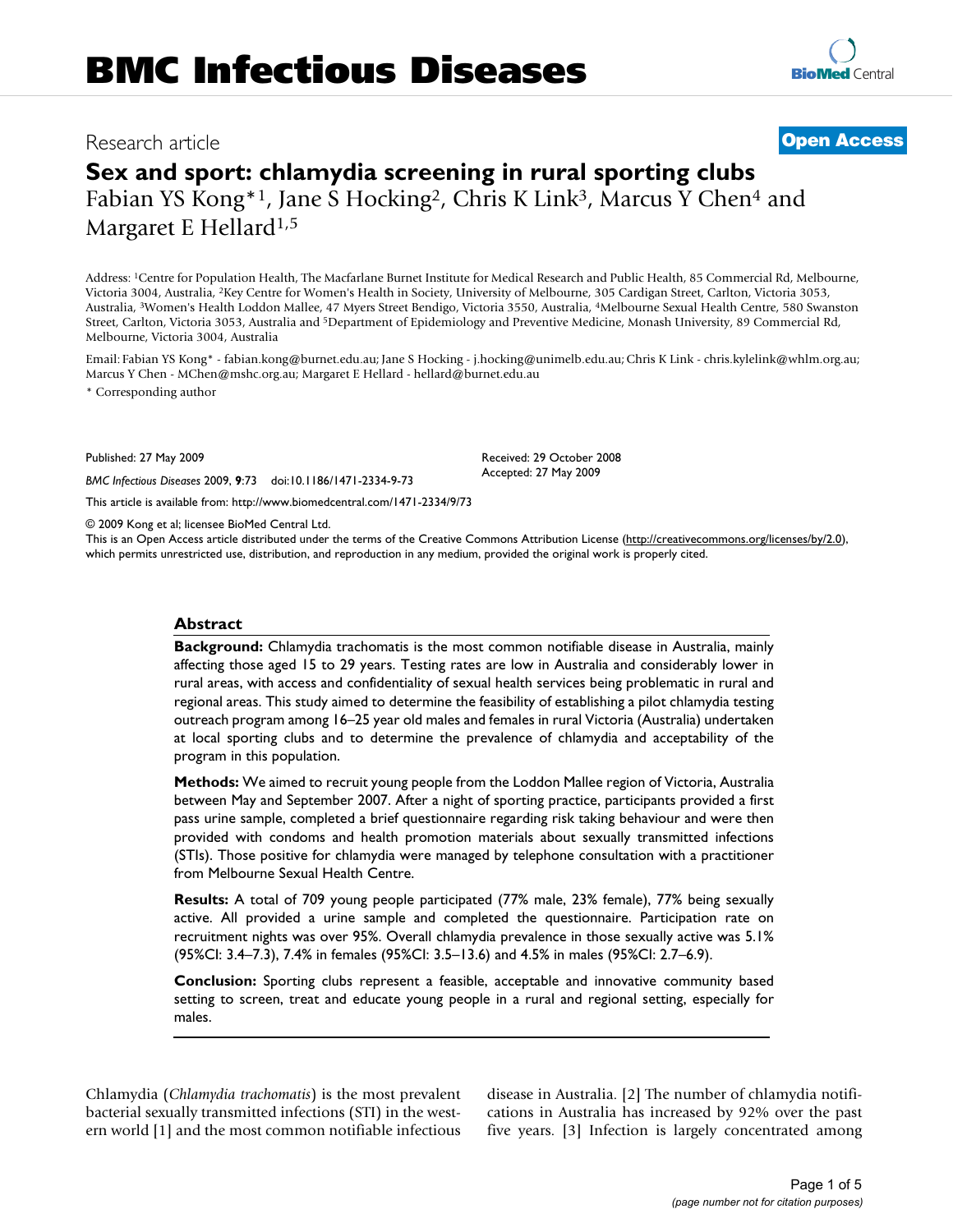young adults with approximately 80% of notifications being among young men and women aged 15 to 29 years. Chlamydia infection can cause significant morbidity, particularly for women; up to two-thirds of cases of tubal infertility and one-third of cases of ectopic pregnancy may be directly attributable to chlamydia infection.[\[4\]](#page-4-0) As over 80% of infections in men and women are asymptomatic [[4\]](#page-4-0) screening or testing of asymptomatic individuals is necessary to detect cases and provide treatment.

Nationally only about 8% of young women and 2% of young men aged 15 to 24 years are tested for chlamydia each year, mainly through general practitioners [[5](#page-4-1)], with Victorian chlamydia testing data showing that testing rates are considerably lower in rural areas. [[6](#page-4-2),[7](#page-4-3)] Young people report various difficulties in accessing appropriate health services in rural and regional areas; high visibility in small towns makes it difficult to seek advice, purchase contraceptives and access abortion services, and there is concern about the maintenance of confidentiality by health service providers (including pharmacies) as well as a lack of transport to access services. [[8](#page-4-4),[9](#page-4-5)] These issues highlight the need for innovative youth friendly screening programs to increase detection and provide access to treatment and education about chlamydia in the community.

We present the results of the "Sex and Sport" project. This project investigated the feasibility of establishing a chlamydia screening and treatment program targeting under-25-year-old-men and women, based in local community sporting clubs in rural areas of the State of Victoria, Australia. The project was undertaken in the Loddon Mallee Region of Victoria, Australia, which covers a geographic area representing 26% of the area of Victoria and 6% of the population. It is estimated that approximately 80% of people aged over 15 years in the Loddon Mallee region participate in exercise, recreation and sport. [\[10\]](#page-4-6)

#### **Methods** *Participants*

The study was conducted between May and September 2007. Eligible men and women were recruited from local community sporting clubs in the Loddon Mallee region of Victoria. All potential clubs were identified and contacted by telephone or email using local contacts. Clubs agreeing to participate were visited two weeks prior to recruitment so that the project could be explained to the players, information could be provided and questions about the study answered. The use of media (e.g. radio, local newspaper) was used as it encouraged non-participating clubs and clubs yet to be recruited, in the same region, to participate. This technique "exploited" the competitive nature of sporting clubs i.e., if one club was seen to be involved in an interesting project, this created interest in participation in another club, especially given the benefits that participation provided to its members (chlamydia screening and health promotion). Club presidents and respected members of the club (eg. sports coaches) were targeted to deliver the project's benefits to young people with the aim of improving recruitment success. Recruitment was conducted in the club rooms following a training session. All players attending the training night were approached by study researchers and asked if they would like to participate. Two nurses were employed to undertake the recruitment (one in each of the two study regions). These nurses were embedded into an existing community based organisation.

Men and women were eligible if they were aged 16 to 25 years and had sufficient English skills to give informed consent. After providing written informed consent, players completed a brief questionnaire that asked about sexual activity, knowledge and history of STIs, alcohol and drug use, and provided a self-collected, first pass urine specimen. Participants were then provided with a "show bag" with condoms and educational material about STIs and available sexual health services. Participating clubs were provided with refreshments for all club members after training.

#### *Urine testing*

Urine samples were stored in an ice-brick-cooled, insulated container and transported within 24 hours of collection to the local laboratory and tested for Chlamydia trachomatis using Nucleic Acid Amplification technology (Aptima Combo 2 Assay™, Gen-Probe Inc, USA or BD ProbeTec ET System™, Becton Dickinson, USA). Funding for tests was drawn from the study budget.

#### *Provision of results and treatment*

Participants with negative results for chlamydia were informed by standard mobile phone short messaging service (SMS; aka text messaging); positive cases were contacted by telephone by a sexual health practitioner, with treatment (Azithromycin 1 g) posted free of charge to the participants in plain envelopes. Management of positive cases was provided in an integrated fashion that enabled participants to be either referred to their local doctor, regional community health/sexual health service or by telephone consultation with Melbourne Sexual Health Centre (MSHC). Positive cases were telephoned three months after treatment to remind them to be retested for chlamydia by their local health care provider.

Ethical approval was provided by the Victorian Department of Health and participants' informed consent was obtained.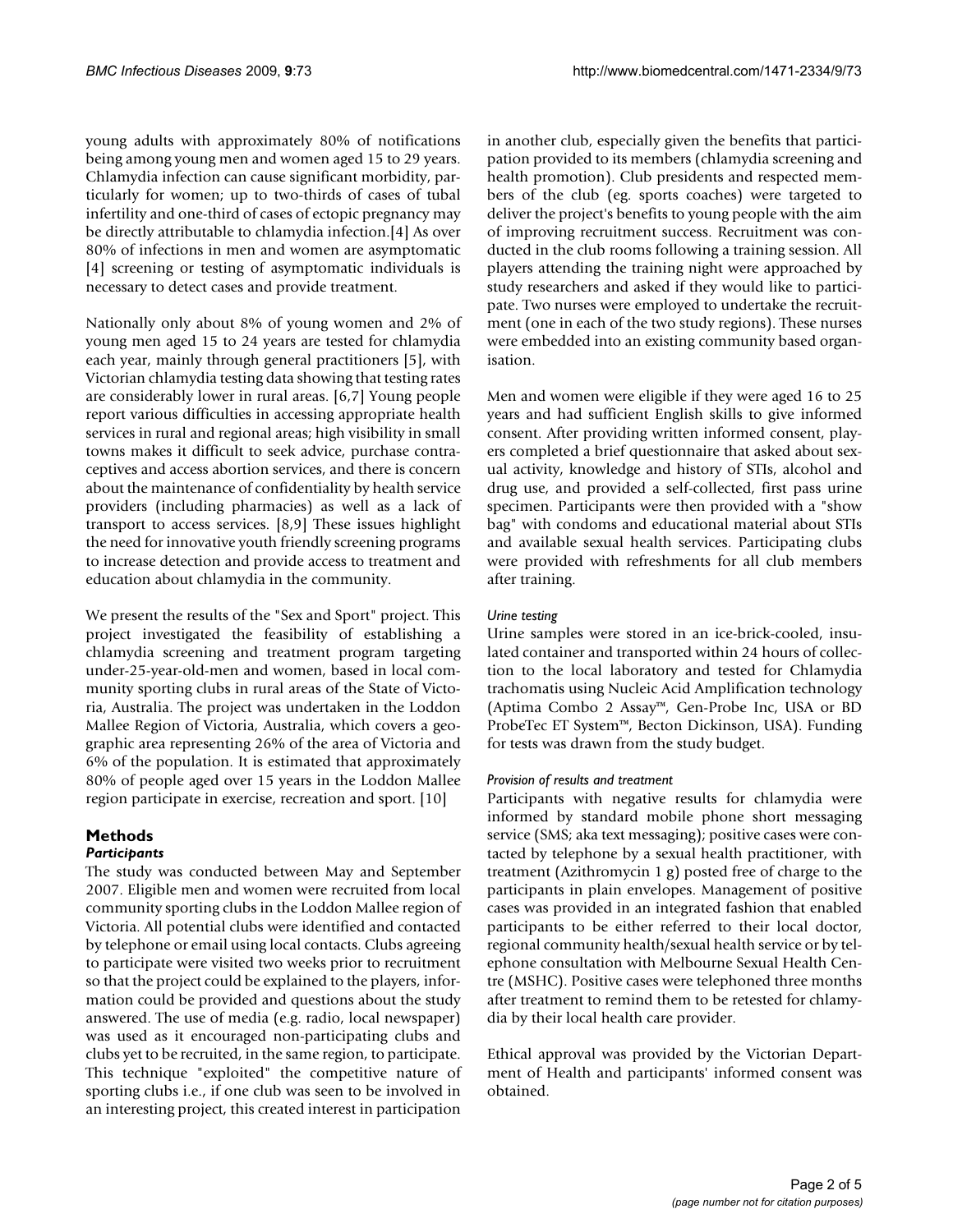#### *Data*

Demographic data, sexual risk behaviour, sexual health knowledge and information relating to drug and alcohol consumption, chlamydia results and participants' contact details were collected. Data was entered into secure Microsoft Access databases.

#### *Analyses*

All data were analysed using STATA version 9 (StataCorp, Texas, USA). Confidence intervals for the chlamydia prevalence and 95% confidence intervals were estimated using exact methods for binomial proportions. Odds ratios and 95% confidence intervals assessing behavioural associations with chlamydia prevalence were calculated using logistic regression. Chi square tests were used to determine the significance of differences between sexes.

# **Results**

#### *Demographic details*

One hundred and twenty one clubs were approached to participate via a combination of emails and personal contact (48 in the Mallee region and 73 in the Loddon region) with 29 clubs (16 clubs from the Mallee region and 13 clubs from the Loddon region) participating overall, providing a participation rate of 24%. Seven hundred and nine participants were recruited with an overall participation rate of over 95% on the night of recruitment. Five hundred and forty seven (77%) of the participants (121/ 161 females and 426/548 males) were sexually active, defined as having engaged in vaginal or anal intercourse. Thirty-five (5%) of participants were aged over 25 to 29 years but were included in the analysis as they remained the target population of interest. Only  $2\%$  (n = 12) were Indigenous (Aboriginal and/or Torres Strait Islander).

#### *Chlamydia prevalence*

There were 28 positive cases of chlamydia; 19 males and 9 females (one female being indigenous). Twenty (4.5%) of the sexually active participants reported having ever being previously diagnosed with Chlamydia, with only one participant (male) in the study having both previously reported a positive test and tested positive in the study. Of the 28 positive cases for chlamydia, all participants received treatment, 27 (96%) through the study and one (4%) from their local physician.

The overall prevalence among those aged 16–29 years was 3.9% (28/709; 95%CI 2.6, 5.7); 5.6% (9/161; 95%CI 2.6, 10.3) in females and 3.5% (19/548; 95%CI 2.1, 5.4) in males. Among those sexually active the overall prevalence was 5.1% (28/547; 95%CI 3.4, 7.3); 7.4% (9/121; 95%CI 3.5, 13.6) in sexually active females and 4.5% (19/426; 95%CI 2.7, 6.9) in sexually active males. In those sexually active participants, having one new partner in the past three months was associated with a nearly 2.5-fold increase in the odds of infection (OR 2.45, 95%CI 0.99– 6.03) and having two or more new partners in the past three months was associated with over three times the odds of infection (OR 3.23, 95%CI 1.23–8.46). Overall, there was a trend towards increased odds of infection with increasing number of sexual partners.

Twenty participants were randomly selected to complete a project evaluation survey. Twelve participants responded, seven male and five female, 11 negative and one positive for chlamydia. Overall the project was considered youth friendly with over 80% reporting the project useful for increasing access to testing, treatment and health promotion, and 92% stating they would be happy to undertake an annual sexual health check at their local sporting club, preferring a telephone consultation and receiving their test results by mobile text messaging.

# **Discussion**

The major outcome of this study is that chlamydia screening and treatment through sporting clubs is both feasible and acceptable; we obtained a participation rate of over 95% on the night of recruitment. The prevalence of chlamydia in sexually active participants was 5.1%, showing that screening would be cost effective in the population under study. [\[11](#page-4-7)]

As mentioned, the study had a high participation rate and user acceptability. The majority of surveyed participants reported they were happy to have an annual sexual health screen at their local sporting clubs with chlamydia results provided by SMS, and had learnt about an STI service of which they had not previously been aware. Integrating the project workers into an existing community based organisation was essential not only to improve user acceptability but to ensure effective use of limited resources in the region and to tap into vital local knowledge on how best to target, recruit and educate young people.

Although it is not was not the primary objective of this study, the population studied was typical of other Australian and overseas studies in regards to both the prevalence of chlamydia and sexual risk behaviour. [\[12](#page-4-8)[-16\]](#page-4-9) This suggests that the success of our recruitment strategy was not due to our study population being unusual or atypical of young men and women.

Recruiting small clubs that predominantly have very young members (50% of our study sample were aged 17– 21 years) may not be cost effective in terms of the detection and treatment of positive cases since many members may not yet be sexually active. Nevertheless, health promotion would still be important in the future prevention of cases, and the intrinsic "community spirit" of local sporting clubs was important for improving participation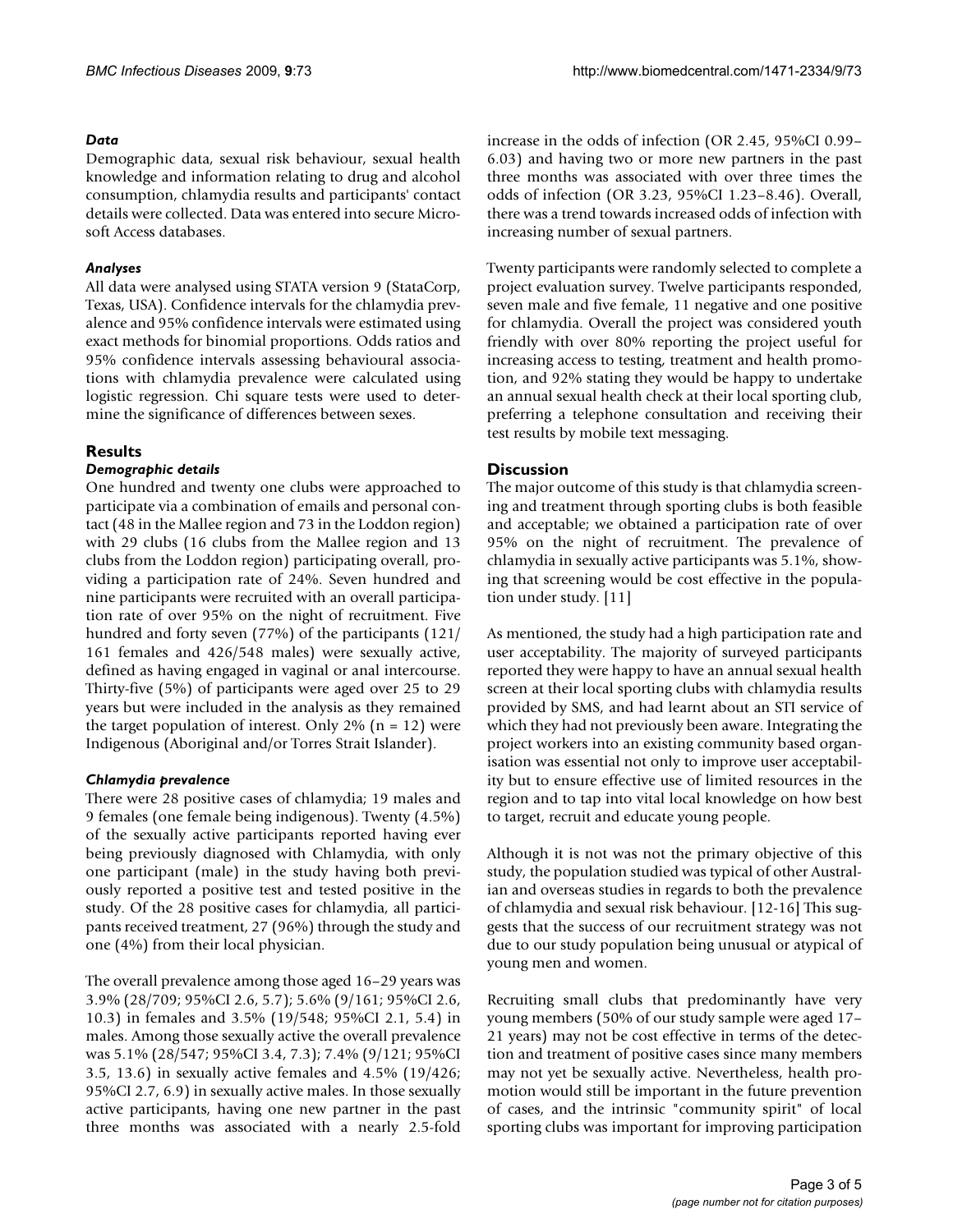rate and for the types of clubs identified for recruitment. One organisation that was involved in recruitment (a large private sporting complex) had no regular practice sessions or pre- or post game socialising had the lowest participation rate (40%).

An option for an anonymous, telephone sexual health consultation by telephone such as that provided by MSHC would need to be considered to overcome the high visibility of seeking sexual heath services in rural settings (as informed by the local community health workers and the study Advisory Committee). The cost free aspect of the project was also very attractive to young people due to the low number of free services available in the rural setting and the cost (and visibility) of obtaining treatment. Incentives such as providing meals on the night of recruitment, autographed footballs, lollipops and condoms helped make the project more youth friendly.

Study limitations were that the surveys were often completed in a group setting where participants were able to openly discuss the questions which may have compromised the quality of the completed survey. However this was also an advantage since encouraging a popular person to begin the survey greatly improved participation rates as it was then considered to be acceptable. Recruiting through sporting clubs also reduces the generalisability of our results excluded young people who did not participate in sports. Nevertheless, this effect may be small given 80% of young people in the study region [\[10](#page-4-6)] and nationally, 89% of young Australians aged 15–24 years [\[17\]](#page-4-10) participated in some type of recreation and sport, and the clubs recruited represented the most common sports played in the region (netball and football). The low club participation rate (24%) was predominately due to the final decision about a clubs participation being the responsibility of the club president, secretary or committee rather than the parents or individuals. We have no evidence to suggest there were differences in clubs that participated and those that did not. Anecdotally, on a number of occasions clubs chose not to participate because a committee meeting was required prior to permission being given to the study team to undertake recruitment, and often there was not sufficient time within the recruitment time period to conduct such a meeting. This suggests that if the project continued over a number of years the proportion of clubs participating would increase. Identifying strategies and factors to increase clubs participation in the program would be important prior to the program being implemented on a state-wide level. There were fewer females recruited in the project, mainly due to the lower numbers of players in a netball team compared to a football teams (seven vs 20 players) but of those participating on the night, participation rates were slightly higher in females, most likely as it was seen to be more beneficial to that gender.

However the true population effect of this type of screening is unknown given the limited data on this study population.

# **Conclusion**

Chlamydia is a significant public health issue that is both easy to test and treat. Our study identified an innovative and feasible screening, treatment and health promotion program in a rural setting, especially for males, who remain an under-targeted population. The project was also highly acceptable to young people and rural health workers. The collaborations developed with the local communities (health services and sporting clubs) increased their capacity to effectively deliver an integrated, community based sexual health service.

## **Competing interests**

The authors declare that they have no competing interests.

## **Authors' contributions**

FK was the project officer on the project, who collected, collated and analysed data and prepared the manuscript. JH assisted in the design of the study and was involved in the statistical analysis, interpretation of the data, and drafting of the manuscript. CL assisted in data collection, recruitment of participants and design of the study. MC was involved in the design of the study. MH is the principal investigator who designed the study, assisted in the interpretation of the data and drafting of the manuscript.

# **Funding**

Australian Department of Health and Ageing Chlamydia Targeted Grants Program as part of a National Chlamydia Pilot program that is currently running to test the effectiveness of a number of models for chlamydia testing in Australia. This project will assist in developing possible recommendations for a National Chlamydia Program. Funding was also received from the Myer Foundation. MH and JH received funding support from the National Health Medical Research Council in Australia.

#### **Acknowledgements**

Maureen Todkill and Susan Rochester – the project's regional coordinators; the local community health workers who assisted with recruitment; the study participants; the participating sporting clubs and their committees; the study advisory committee – Loddon Mallee Primary Care Partnerships, Mallee and Bendigo Divisions of GP, Melbourne Sexual Health Centre, Victorian Aboriginal Community Controlled Health Organisation, Department of Human Services.

#### **References**

- <span id="page-3-0"></span>1. **Global prevalence and incidence of selected curable sexually transmitted infections** [[http://www.who.int/docstore/hiv/GRSTI/](http://www.who.int/docstore/hiv/GRSTI/003.htm) [003.htm\]](http://www.who.int/docstore/hiv/GRSTI/003.htm). World Health Organization (accessed January 2008).
- <span id="page-3-1"></span>2. **National Sexually Transmissible Infections Strategy (2005– 2008).** Commonwealth of Australia; 2005.
- <span id="page-3-2"></span>3. Communicable Diseases Australia, National Notifiable Diseases Surveillance System: **Number of notifications of Chlamydial infec-**